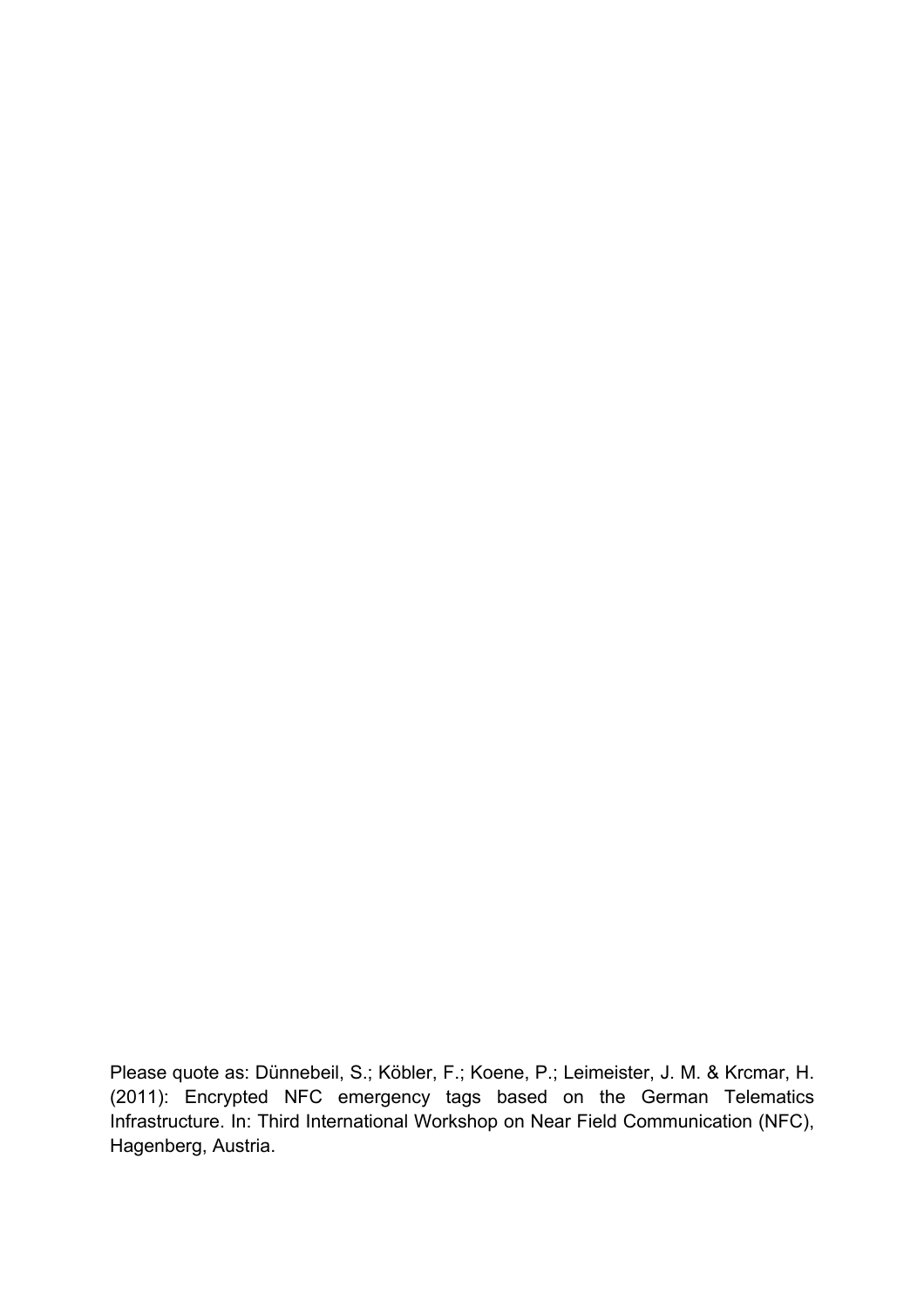# Encrypted NFC emergency tags based on the German Telematics Infrastructure

Sebastian Dünnebeil, Felix Köbler, Philip Koene, Helmut Krcmar Chair for Information Systems Technische Universität München Garching bei München, Germany {sebastian.duennebeil | felix.koebler | philip.koene | krcmar}@in.tum.de

*Abstract***— Patient data, particularly emergency data, must be available to medical personnel within a short time frame and independent of potential interruption of (mobile) network connections. Additionally, medical data is confidential information that must not openly be available to anyone with physical access to the storage media. The planned German electronic Health Card (eHC) is supposed to hold emergency data. However, the eHC smart card will not always be available to caregivers in emergency situations, e.g., unconscious patient, since it cannot be duplicated, customized or read without physical contact. We therefore propose the SemTag prototype which utilizes Near Field Communication (NFC) technology to provide secure and quick access to medical information. Caregivers have the opportunity to store encrypted medical data on tags for a particular group of addressees, e.g., for emergency cases in home care environments. The tags can be placed on highly visible locations, e.g., entrance areas of homes and carried by the user in form of a token. Neither ubiquitous network access nor the unique eHC is necessary, to view emergency medical data within home care environments. Hence NFC tags can be regarded as a tool for information and identification alternative to distributed information systems for the collaboration of caregivers. This manuscript shows the technical storage and encryption process of emergency data on NFC tags. The technical feasibility, benefits, limitations and future research prospects of the prototype system are discussed.** 

## I. INTRODUCTION

In Germany, over 70% of health-related emergencies happen at home and more than half of these emergencies occur in an age group older than 65 years. Additionally, approximately 23% of the population keep a single household and therefore live alone [1]. In the case of an emergency happening in a single household, caregivers and emergency personnel currently face the problem of acquiring timely and critical medical data within a short time frame, since the single source of information is the patient.

Therefore, documented historical and medical patient data by patients' care givers and general practitioners is in such case not available to emergency personnel on site. The possible information asymmetry causes serious threats to the patients' health. Integrated health information systems have the potential to resolve the described information asymmetry,

Jan Marco Leimeister Chair for Information Systems Universität Kassel Kassel, Germany leimeister@wi-kassel.de

improve healthcare quality [2] and increase the effectiveness of health-related emergency services.

Accordingly, German health authorities are currently building a nationwide telematics infrastructure (TI) to connect care providers' information systems via a common network [3]. On the basis of the proposed TI, telemedicine services will offer communication, cooperation, and documentation features implemented as Web services to ensure pervasive availability and integrity of medical data among the German public health system. In the case of the proposed infrastructure, medical patient data is either stored on central servers, portable carriers (i.e., smart phones and tablet devices) or electronic Health cards (eHC).

A major goal of the introduction of eHC is the enforcement of patient centered medicine [4], standardization and transparency of medical treatment processes. A commission composed by an equal representation of health insurance providers, medical associations, and governmental institutions worked out a specification [5] to guarantee universal accessibility of standardized data beyond institutional boundaries. The efforts aim to ensure reduction of healthcare costs by, e.g., avoiding redundant examination and administration of patients, and improve patient safety [6].

According to calculations, telemedicine services provide added value of between 7.5 and 29.5 billion Euros until 2020. [7]. Major advantages of electronic medical services are (i) pharmaceutical drug safety, (ii) insurance data maintenance, (iii) electronic healthcare records (EHR) and (iv) emergency records.

Nevertheless previously conducted surveys have shown that a vast majority of physicians displayed a tendency to reject telemedicine services, planned to be introduced by the implementation of the TI [8, 9]. Numerous campaigns have been started by medical associations and politicians, calling for a moratorium on national TI initiatives with a central storage [10]. The main reasons for a rejection of the TI initiative are safety concerns regarding centrally stored patients' medical data. This reaction can be regarded as a common pattern towards telemedicine initiatives, which negatively affect the acceptance of telemedicine services by health care personnel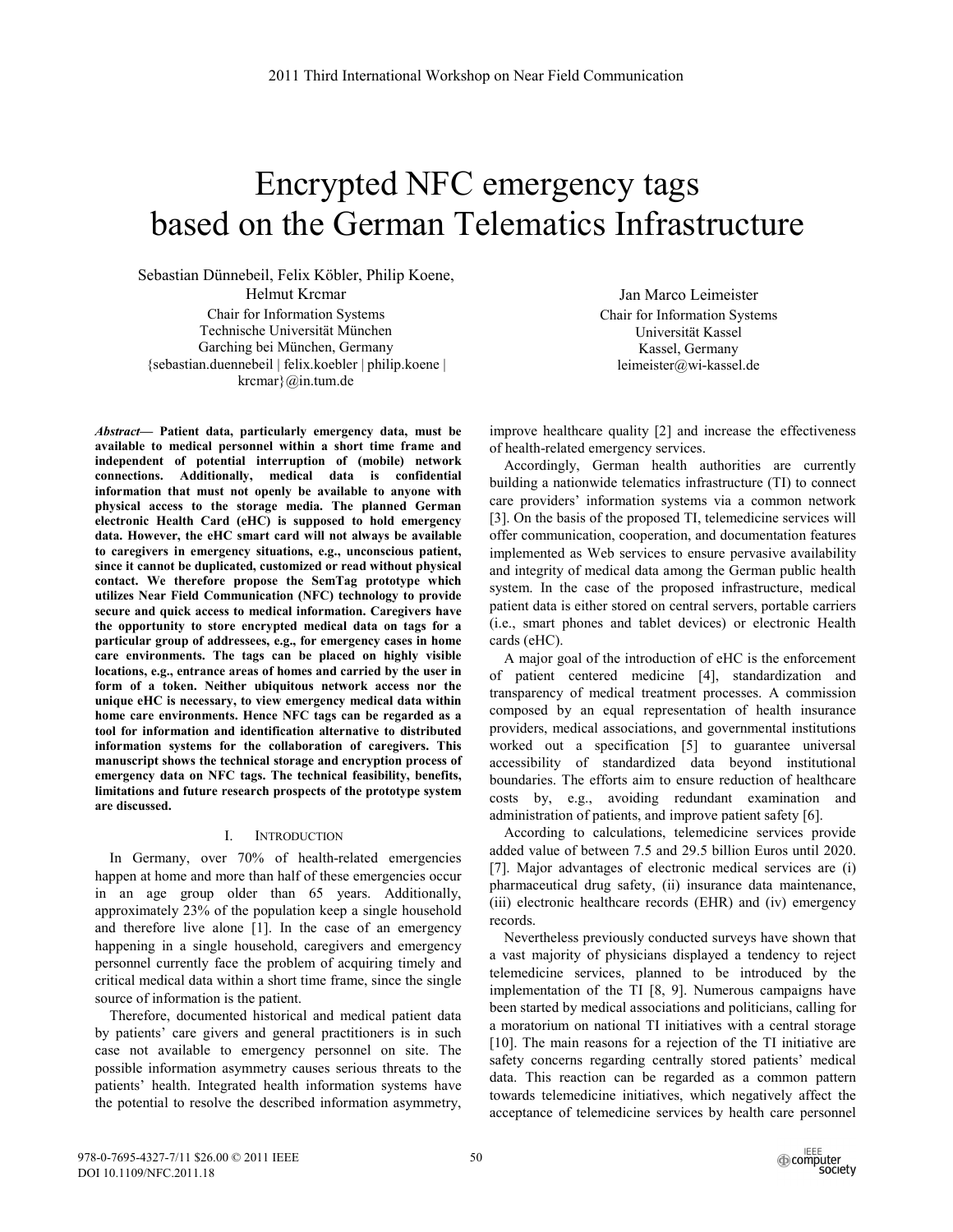[11]. As of today, all planned German TI services except the emergency record are postponed due to privacy concerns.

Hence we subsequently propose the SemTag prototype, which might contribute to the acceptance of the eHC system by implementing smart cards and Near Field Communication (NFC) technology, to enhance the security of technical utilities during medical emergencies. Dependency on centrally stored data is avoided by employing NFC as decentralized storage media. This manuscript shows a proposed prototype for the interaction of NFC tags and eHC, using signature, encryption and authentication features of the TI to improve and ensure a secure accessibility of patients' emergency data.

# II. RELATED WORK ON SECURITY IN NFC APPLICATIONS

NFC is a comparatively novel wireless communication technology that is primarily used for mobile payment and ticketing applications [12, 13], involving smart cards or mobile devices. It is a short range high frequency wireless communication technology that allows data exchange between devices that are about four inches apart [14, 15]. It is an extension of the ISO/IEC 14443 [16] proximity-card standard (such as contactless card, RFID, etc.) that combines the smart card and the reader into the same device. Due to the majority of NFC applications using sensitive data, e.g., bank account details, a comparatively large body of scientific literature deals with security aspects in NFC applications [12, 14-20].

NFC applications generally implement one of three distinct operation modes, defined by the NFC forum [21]:

- The *peer-to-peer mode* is used for a bidirectional communication between two NFC enabled devices. This mode enables the transfer of small amounts of information between mobile phones, e.g., contact and social networking information [22] or Bluetooth pairing information.
- In the *card emulation mode*, an NFC device acts as a smart card. In this mode, an external NFC reader cannot distinguish between an actual smart card and the NFC device. This mode is primarily used for payment and ticketing applications [13].
- The *reader/writer mode* enables the NFC device to "read and alter data stored in NFC compliant passive (without battery) transponders" [14]. These transponders or NFC tags are attached to *SmartPosters* and store additional information, e.g., a URL or location information for a location-based application [23-25].

There are multiple security issues, involved in all three operation modes, e.g., eavesdropping in peer-to-peer and card emulation mode [18], or denial of service (DoS) attacks with wrong NFC tags [12]. The relevant security issues for the proposed prototype however, involve the reader/writer operation mode in which sensitive, encrypted patient data is stored and read from a NFC tag. This entails that used NFC devices have a secure means to store a decryption key and decrypt sensitive data.

The storage of personal and sensitive data, e.g., a decryption key, necessitates the use of a tamper-prove secure element (SE) that provides a secure area for the execution of the NFC application (in case of the proposed prototype, the decryption) and protection for the data assets (in case of the proposed prototype, the decryption key) [20]. There are a few alternatives for these secure elements that can be divided into removable and non-removable variants. Non-removable secure elements are either integrated into the *baseband processor* of the mobile device or implemented as a piece of *embedded hardware*. However, since non-removable secure elements are soldered into the device, they have "to be replaced and personalized every time the user changes his/her handset" [20]. Removable variants of secure elements are, e.g., *secure memory cards* consisting of a memory card and a smart card or a *SIM* (Subscriber Identity Module) card. The use of SIM cards as secure elements for NFC applications can be argued, since SIM cards have a widespread dispersion in almost any mobile device. They provide a network connection, computing power for decryption algorithms and an integrated secure storage that makes it "possible to store keys, which aren´t accessible from the outside" [26]. Nokia introduced a novel NFC enabled mobile device, the Nokia 6216, which is suspended by today, to be the first to use SIM cards as a secure element for NFC applications.

## III. TECHNICAL AND LEGAL FRAMEWORK OF THE GERMAN TELEMATICS INFRASTRUCTURE

In Germany the TI is used as the backbone for the mandatory eHC system. The infrastructure connects existing information systems of care providers via a common network [3]. Within the service-oriented architecture of the TI, centralized servers or decentralized components provide services, e.g., the encryption, digital signature and authorization of emergency data. The primary systems of the TI, i.e., information systems of medical institutions can utilize these services to communicate or collaborate with other care providers to maintain, review or share medical data objects. A local *Connector* component encapsulates all local services as encryption or card access and establishes a secure virtual private network (VPN) connection to the central servers if needed [5]. The *Connector* is connected to smart card readers, which allow access to the eHC. All individual related medical and administrative data uploaded to the central servers have to be encrypted, using a hybrid encryption method [5]. The private keys are located on the smart card chip of the eHC and cannot be extracted from there. Hence, they can be used for digital signatures and the encryption of medical data. Decryption of the access key happens within the microchip of the smart card after authorization with a Personal Identity Number (PIN). Patients can use public keys of health care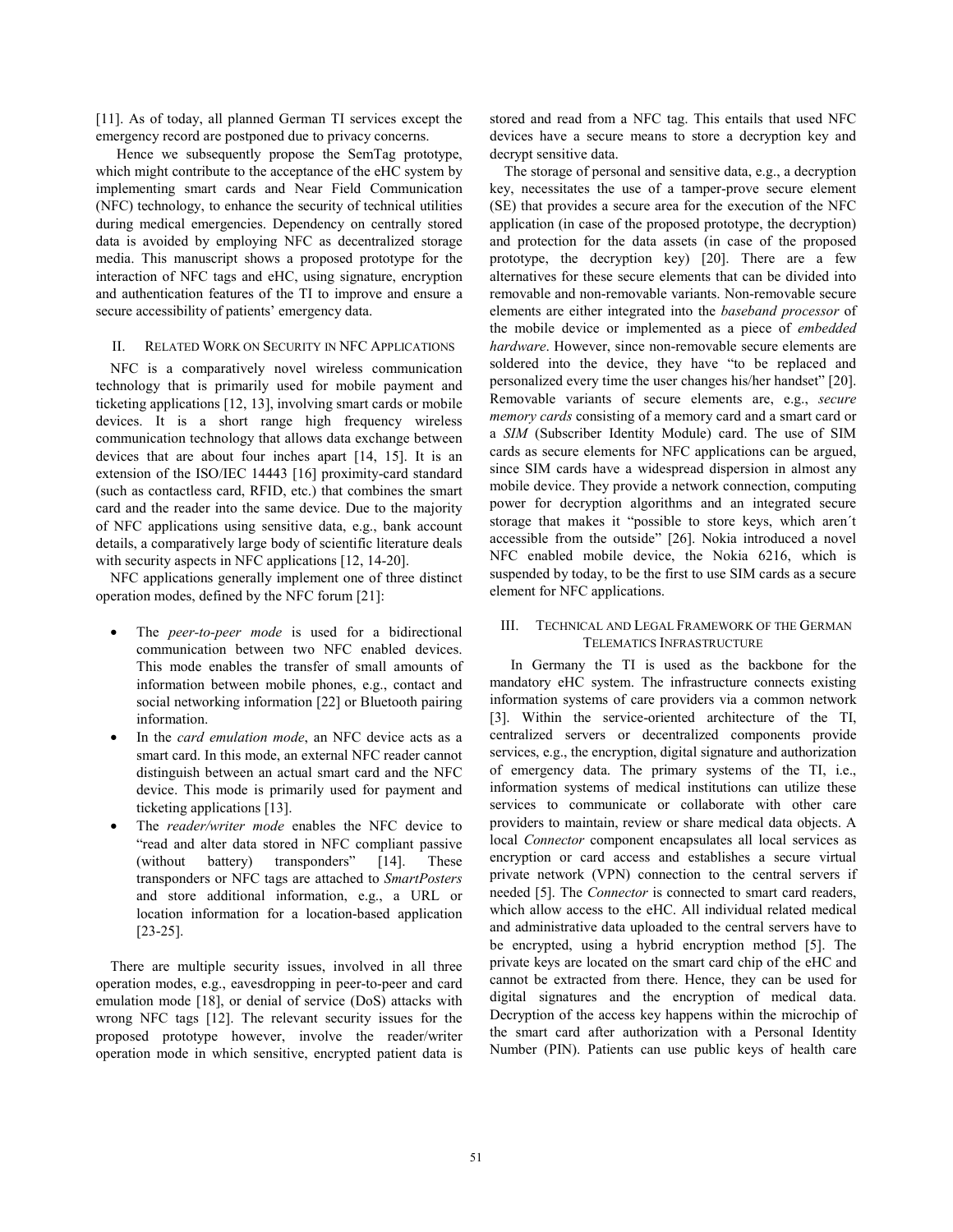institutions to encrypt the data for the receiver in order to grant them access to their personal medical data. Given, that the receiver of the medical data is a specific physician, the patient needs to access the physician's certificate, either located on the so-called health professional card (HPC), or available via a public key infrastructure. To encrypt the medical data for larger groups of caregivers, e.g., emergency physicians, institutional smart cards, called Smart Media Card (SMC) hold private keys of institutions [27].

The patient related requirements for the development of the TI are derived from legal conditions, given in the German code of social law [28]. Following the political goals of achieving high patient involvement into medical processes, patients are required to be in full control of their data. They have to agree on collection, usage and processing of their medical data for each service and care provider ex ante. In order to warrant this requirement, the medical data needs to be encrypted with the public key of the source patient and is therefore solely accessible with the private key stored on the patient's smart card [27]. It is furthermore a mandatory requirement for the TI that patients can view all their data and a record of its usage. These requirements apply in the same way to the proposed SemTag prototype system. To ensure that patients can exercise these legally granted rights, three types of patient interfaces were suggested for the TI:

- 1. All primary systems using the TI (stationed at medical sites, e.g., practices or hospitals) will have dedicated patient front-ends, comprising a separate trusted viewer (patient monitor) and a card reader [3].
- 2. Shared patient interfaces are provided as Point of Information (POI) terminals, set up in, e.g., hospitals, surgeries or common locations [3].
- 3. The initial architecture also suggested an Internetbased front end for home usage, i.e., Patient@Home [3].

However, the cost analysis for the TI indicates that the Patient@Home access will not be supported [7] in the medium term. Therefore the mandatory patient transactions cannot be supported via this interface. Thus, emergency data will only be processed within the practices of caregivers. Therefore it is necessary by law that the emergency tag is authorized by the patient at the caregivers' facilities. Additionally, the patient has to accept the authorization of the addresses personally.

## IV. USE CASE SCENARIO

In the following a use case scenario for a possible employment of the SemTag prototype is outlined. In the course of the use case scenario description we focus on an application within the home environment as described previously. We believe that the proposed scenario could be formulated in various versions by simply expanding the field and environment of application, e.g., public and hospital environments:

*The sirens' sound of the ambulance vehicle yell through the streets of a Southern German suburb, while the ambulance crew is getting ready and prepared for an emergency which was registered and answered by the control room just some minutes ago. The ambulance crew received basic information on the circumstances at site and general status of the patient. The patient seems to live in a single household and fell unconscious while communicating with the control room's personnel. On site, the ambulance crew enters the patient's home with the help of the police which arrived slightly earlier. In addition to the medical (emergency) equipment, the ambulance crew is equipped with the SemTag prototype. The patient is found unconscious in the living room. While the first care is provided by a rescuer, the second rescuer uses the mobile device to "scan" the patient's wallet for her personal NFC equipped eHC or health information token. The application reads out the data in real time and provides the ambulance crew with health-related information of the patient who is still unconscious. Therefore the ambulance crew is aware that the patient is suffering from life threatening allergic reactions on certain medicines and adjusts their counter measures in helping the patient accordingly. The data stored on the NFC equipped eHC or health-information token was recently updated by the patient's general practitioner (with approval by the patient) and resembles the basic medical data set as implemented in the German TI. The data was decrypted in real time through the use of the NFC SE implemented in the mobile device by the ambulance personnel.*

Requirements for the SemTag prototype system, as well as a technical description and potential process routine that supports the use case scenario are described in the following chapters.

#### V. REQUIREMENTS FOR THE SEMTAG PROTOTYPE

Requirements for the SemTag prototype were collected in the Bavarian testbed region for the eHC. A network of physicians comprising 500 ambulatory care physicians and an emergency facility were interviewed to elicit and verify the requirements [29]. The requirements entail that the emergency data for the SemTag prototype would be compiled by the patients' general practitioner from an extensive documentation of patient's historical medical data, stored within the practitioner's local information system. The patient would have to agree on the usage of emergency data and additional data that might be included by the patient's general practitioner. The signature of the document will guarantee that the content is reviewed and agreed on by both physician and patient. Within the network of physicians, it was recommended to agree upon a common location for the NFC tag to be stored in, e.g., the patient's wallet, or attached near the patient's entrance door. The authorization should include regional ambulance institutions that can equip their personnel with medical tablet devices running the SemTag prototype. The requirements elicitation shows that NFC tags should be updated, whenever the patient's general practitioner considers it necessary, e.g., change in medication treatment or new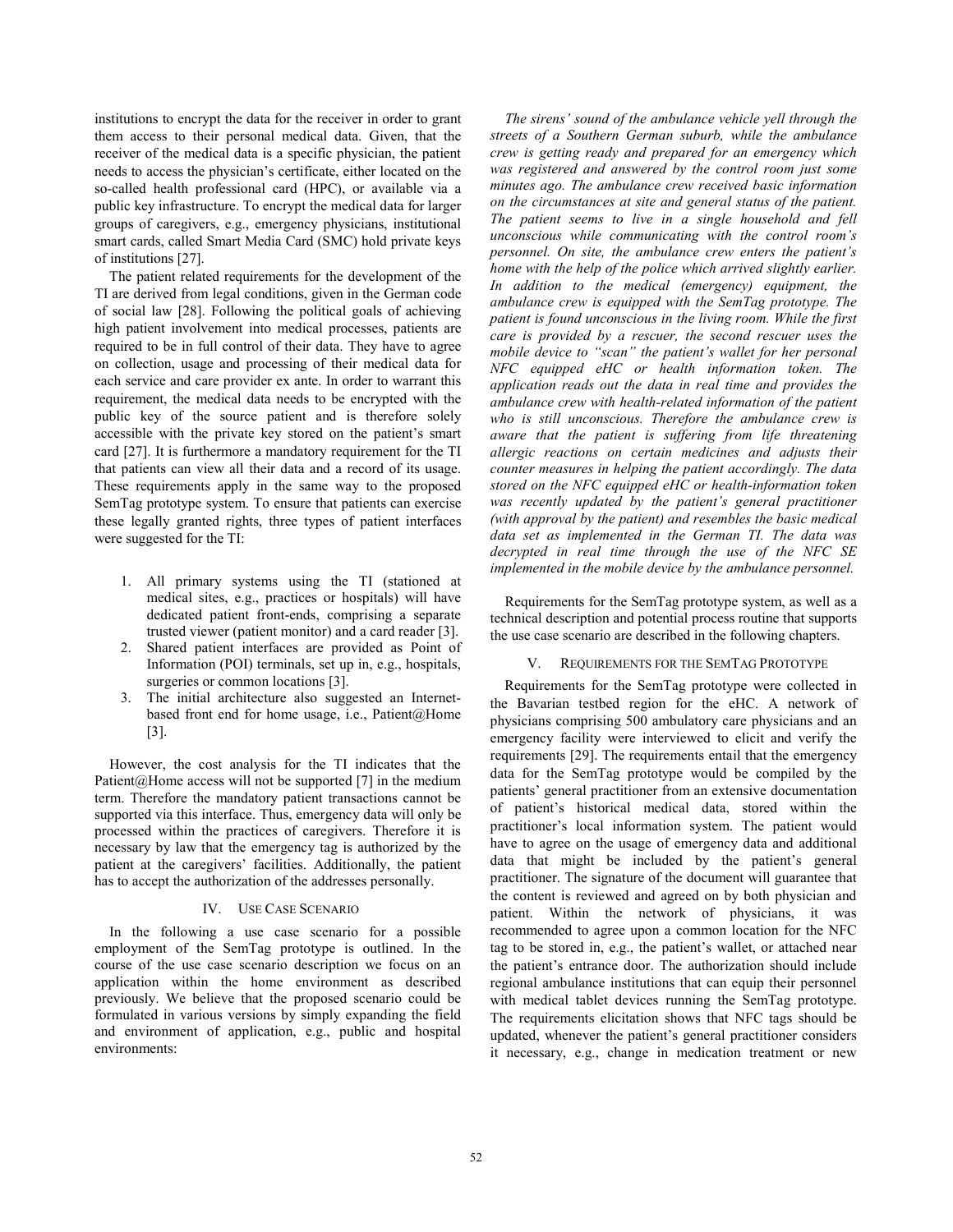relevant diagnosis or possible allergies. A After the general practitioner has updated a patient's emergency record, the patient can grant access to several individuals or groups.

### VI. SEMTAG PROTOTYPE TECHNICAL D DESCRIPTION

The SemTag prototype consists of a web b application that can use the *Connector* and a smart card reader to access the private and public keys of care providers and patients. The application is suitable to create an Extensible Markup Language (XML) file compliant to TI emergency data specifications [30]. The application receives the XML schema from a server to validate whether the file is well formatted.



- xmlns:ds="http://www.w3.org/2000/09/xmldsig#"> + <ds:SignedInfo>
	- <ds:SignatureValue>g7DltHBhHtYNg+mMZPuaOnuWVO1FVm4...

Fig. 1. XML Emergency Data set including signature ( (own illustration)

All medical institutions apply the same schema for emergency data; therefore the syntactic and se mantic interoperability can be guaranteed. The file contains X XML tags for the patient's personal data, the insurance status and various medical parameters. Caregivers who created the document sign the content with their private keys (Figure 1).

### VII. SEMTAG PROTOTPYE PROCESS ROUTINE

Figure 2 illustrates the process s routine of the proposed SemTag prototype which enables the secure exchange of emergency data between general practitioners, emergency personnel and patients. The *Connector* service provides a symmetric key which encrypts the emergency data record (1). Since decryption of the data set should be restricted to a specific group of caregivers, the key for decryption of medical data must be only available to them. Therefore the symmetric key is encrypted with public keys of the receivers by the patient (2). Afterwards the encrypted data and the encrypted keys are stored on one or multip le SemTag NFC tags (3). These tags can be placed in a highly visible location in the home environment and carried by the patient in order to enable a quick discovery by emergency personnel (4). A medical tablet device, equipped with a RFID D and smart card reader, is used to read and decrypt the data stored on the NFC tag  $(5)$ . The symmetric key is decrypted within the smart card of the physician (6) using the physician n's private key (6). The decryption of the data with the symmetric key is facilitated by the SemTag software component in combination with the Connector (7). The emergency data is then displayed by the (mobile) device (8). The application uses the Extensible Stylesheet Language (XSL) to tran sform and render the XML documents to ensure uniform illustration for all physicians. The XSL files are provided by the German health authorities to all caregivers over the internet.



Fig. 2. SemTag Process Routine (own illustration)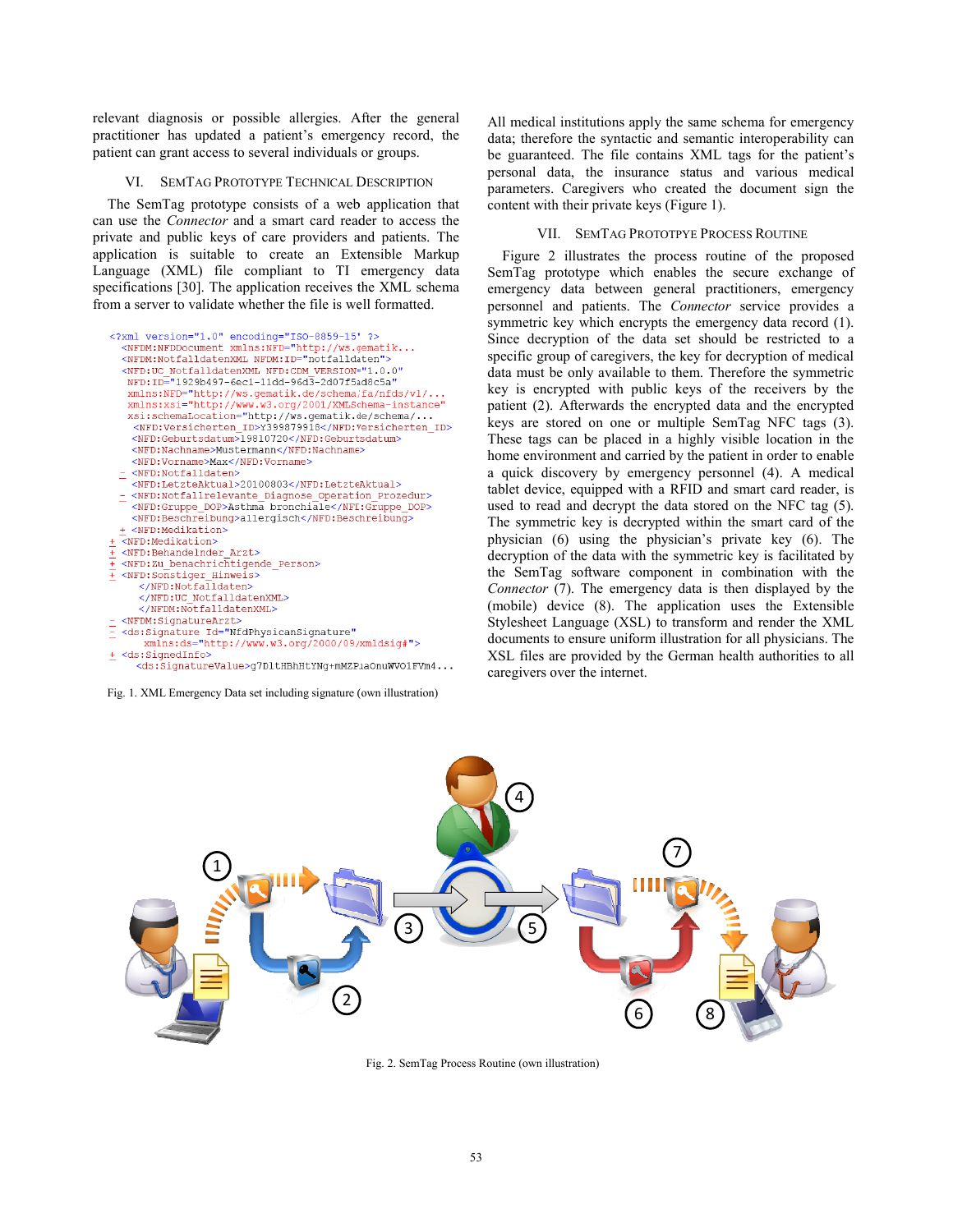To encrypt the data for a specific group of users, e.g. emergency personnel, the data can be secured with a Secure Module Card (SMC-B), which allows access to the data for the members of a specific institution. The size of the emergency data set is currently up to 7 kilobyte, which exceeds the storage capacity of most passive NFC tags, currently available on the market. However tags with up to 32 kilobyte have recently been introduced [31]. A large number of keys for different groups of receivers might require additional storage capacity on the NFC tag. Thus far, the proposed SemTag prototype is conceptualized for only one public key from a HPC. The HPC is used to encrypt and decrypt the data. Currently there is no public key infrastructure available to implement the authorization process within the prototype. Therefore all public keys of the physicians to be authorized must be read directly from the corresponding HPC. Currently the prototype implements all services provided by the TI. The prototype allows the dynamic inclusion of potential further services given that the service description is provided by authorities in the Web Service Description Language (WSDL).

### VIII. POTENTIAL AND LIMITATIONS

The eHC is not yet available to all health care institutions in Germany. The content of the emergency data is currently revised; therefore it is not yet possible to include the final emergency data set in the underlying manuscript. Currently passive NFC tags do not yet provide enough storage capacity to store comprehensive sets of emergency data and several encrypted keys at the same time. Despite these limiting factors, the system shows several advantages, compared to other options of patient data storage. Medical data stored on the eHC cannot be encrypted and read without physical contact. NFC tags could hold further data, which might improve the data logistics in care facilities or during home care of elderly people. Centralized electronic health records are not a feasible method for cooperation of caregivers in case of emergencies. Resistance among German medical personnel against centralized records led to the removal of this service from the eHC. Ubiquitously available (mobile) network access is not a likely option either, especially since latency time is a critical issue during emergencies [32]. Placing NFC tags in ideal locations for the processing of treatment or care, e.g., beside the entry door, can accelerate daily routines of caregivers.

#### IX. FUTURE RESEARCH PROSPECTS

So far, the status of the SemTag prototype is implemented as a proof of technology. The SemTag prototype demonstrates how NFC technology improves medical data accessibility, while utilizing the security features of the eHC. Further research could provide more use cases and is needed to evaluate the proposed infrastructure in a real world setting. Therefore we plan an evaluation of the SemTag prototype to gain insights into the potentials and pitfalls of the proposed system. The potential to securely exchange data via NFC tags can be utilized and embedded into various processes linked to healthcare [33]. In combination with the TI encryption and decryption services, the NFC peer-to-peer communication mode could provide a secure method of data exchange between medical devices.

### X. ACKNOWLEDGMENT

The SemTag prototype was developed in the context of the research projects Mobile HybriCare and NuSiB. Mobile HybriCare is funded by the German Federal Ministry of Education and Research (BMBF - FKZ: 01FG08001). It is a joint project of the Technische Universität München and various partners. For further information, see www.mobilehybricare.de. NuSiB is funded by the Bavarian Ministry of Environment and Health.

#### **REFERENCES**

- [1] S. Prückner, M. Becker, H. Storf, and C. Madle, "Notfallmedizin -Medizin für eine alternde Gesellschaft. Epidemiologische Studie zum Kontext von Notarzteinsätzen bei alten Menschen " in *Deutsche Gesellschaft für Medizinische Informatik, Biometrie und Epidemiologie*, Essen, 2009.
- [2] P. Shekelle, S. C. Morton, and E. B. Keeler, "Costs and Benefits of Health Information Technology," 2006.
- [3] Fraunhofer Institut, "Spezifikation der Lösungsarchitektur zur Umsetzung der Awendungen der elektronischen Gesundheitskarte," Fraunhofer, Projektgruppe FuE-Projekt, 2005.
- [4] M. Marschollek and E. Demirbilek, "Providing longitudinal health care information with the new German Health Card - a pilot system to track patient pathways," *Computer Methods and Programs in Biomedicine,* vol. 81, pp. 266-271, 2006.
- [5] gematik, "Einführung der Gesundheitskarte Gesamtarchitektur." vol. 1.5.0: gematik GmbH, 2008.
- [6] Bundesministerium für Gesundheit, "The German eHealth Strategy (Target and strategy, concept, legal framework, activities/roll-out plan, costs and return of investment, European perspective)," Berlin/Bonn, 2005.
- [7] R. Bernnat, "Kosten-Nutzen-Analyse der Einrichtung einer Telematik-Infrastruktur im deutschen Gesundheitswesen," Booz Allen Hamilton GmbH, 2006.
- [8] Techniker Krankenkasse, "Branchenbarometer E-Health," *F.A.Z. Institut fuer Management-, Markt- und Medieninformation,* vol. 1, 2009.
- [9] O. Kalthoff, N. Marsden, S. Kalthoff, and F. Drescher, "Abschlussbericht Evaluation der Einführung der elektronischen Gesundheitskarte in der Testregion Heilbronn," 2008.
- [10] A. Tuffs, "Germany plans to introduce electronic health card " *BMJ.com Medical publication of the year,* 2008.
- [11] C. M. Angst and R. Agarwal, "Adoption of Electronic Health Records in the Presence of Privacy Concerns: The Elaboration Likelihood Model and Individual Persuasion " *MIS Quarterly,* vol. 33, pp. 339-370, 2008.
- [12] C. Mulliner, "Vulnerability Analysis and Attacks on NFC-Enabled Mobile Phones," in *Availability, Reliability and Security, International Conference on*, Los Alamitos, CA, USA, 2009, pp. 695-700.
- [13] J. Ondrus and Y. Pigneur, "An Assessment of NFC for Future Mobile Payment Systems," in *Mobile Business, International Conference on*, Los Alamitos, CA, USA, 2007, pp. 43-43.
- [14] G. Madlmayr, J. Langer, C. Kantner, and J. Scharinger, "NFC Devices: Security and Privacy," in *Availability, Reliability and Security, International Conference on*, Los Alamitos, CA, USA, 2008, pp. 642-647.